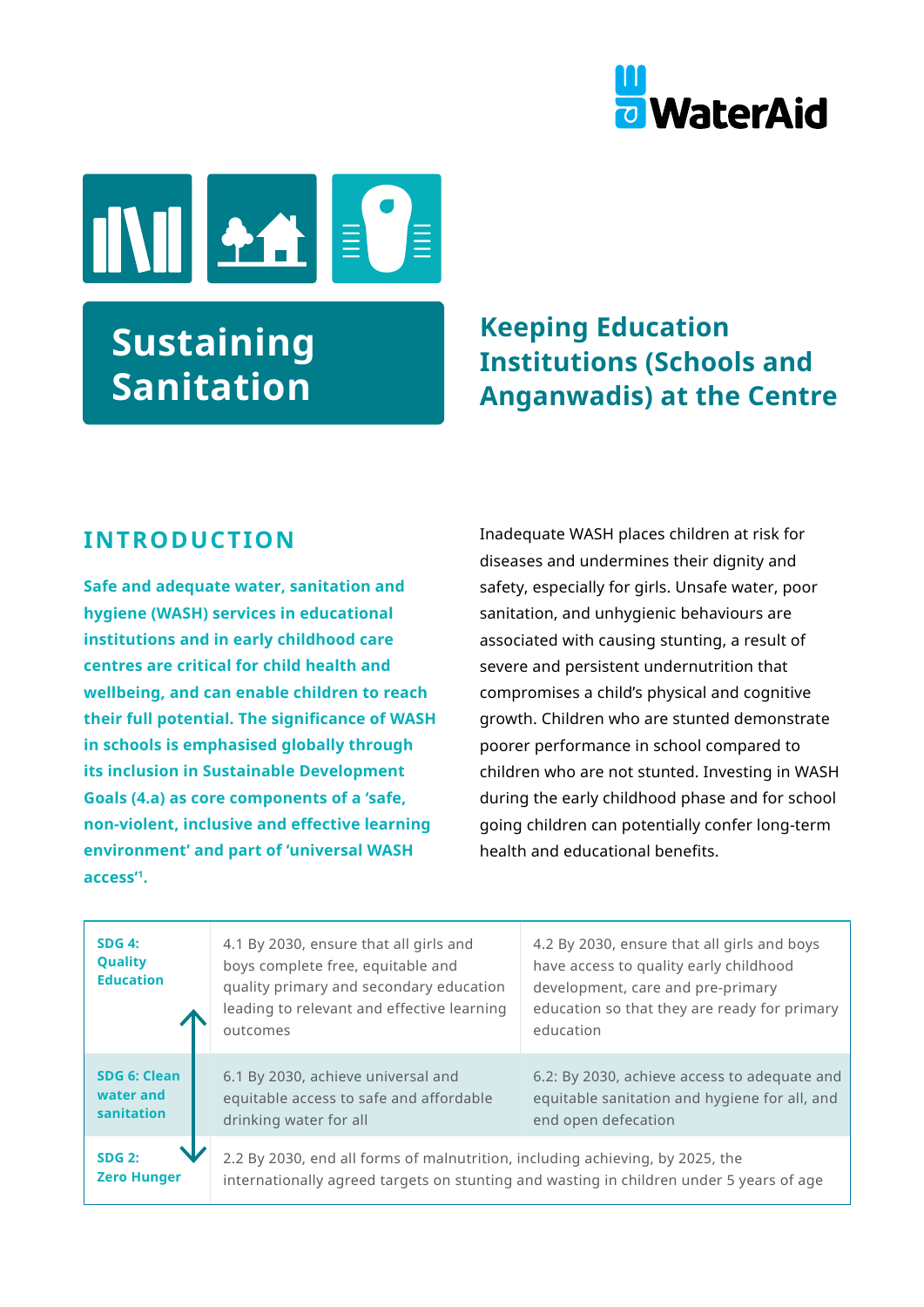

| <b>Population served</b>                                                                                           | <b>Services provided</b>                                                                                                                                                                                             |  |  |  |
|--------------------------------------------------------------------------------------------------------------------|----------------------------------------------------------------------------------------------------------------------------------------------------------------------------------------------------------------------|--|--|--|
| Children under age 6 years                                                                                         |                                                                                                                                                                                                                      |  |  |  |
| 84 million children under age 6 registered in<br>anganwadis (51% of total population of children<br>under 6)       | Pre-school education<br>$\bullet$<br>Supplementary nutrition (milk, eggs in the morning, hot<br>$\bullet$<br>meals for mid-day meal)<br>Health services (immunisation, deworming, growth<br>$\bullet$<br>monitoring) |  |  |  |
| Adolescent girls (especially girls who have discontinued their education),<br>pregnant women and lactating mothers |                                                                                                                                                                                                                      |  |  |  |
| 28 million girls reached through anganwadis<br>each anganwadi covers 20-40 adolescent girls                        | Menstrual hygiene (adolescent girls)<br>$\bullet$<br>Hygiene promotion<br>$\bullet$                                                                                                                                  |  |  |  |
| 19.1 million pregnant women and lactating<br>mothers registered in anganwadis (2014) <sup>2</sup>                  | Supplementary nutrition six days a week<br>$\bullet$                                                                                                                                                                 |  |  |  |

The Sustainable Development Goal (SDG) 6 on clean water and sanitation, through its commitment to achieve access to adequate and equitable sanitation and hygiene for all, links with other SDGs relevant for children, especially with respect to education and nutrition.

#### **ANGANWADIS - EARLY CHILDCARE AND CHILD DEVELOPMENT CENTRES**

Anganwadis are part of the Integrated Child Development Services (ICDS) Scheme, a centrally sponsored scheme under the Ministry of Women and Child Development. An anganwadi normally covers a population of 1,000 people in rural and urban areas, and 700 people in tribal areas. For small and scattered villages, there should be an anganwadi for each village having a population of at least 300. There are 13.5 lakh operational AWCs<sup>3</sup> and 7,076 ICDS projects across the country. Anganwadis run for 4.5 hours a day, six days a week, and anganwadi workers visit two to three households per day.

# **SCHOOL SYSTEM IN INDIA\***

With more than 1.5 million schools and more than 260 million enrolments<sup>4</sup>, India has the second largest school system in the world. The school population is estimated to be 20% of the country's population and 73% of the population is in the age group of 6-18 years. Children and teachers who spend close to seven hours daily and on an average 200 days each year in school, need access to adequate and appropriate water, sanitation and hygiene (WASH) services.

<sup>\*</sup> The term 'school' used in this paper includes all types of schools: primary and secondary, residential and day schools, rural and urban, and public and private. For the purpose of this document, data from the District Information on School Education (DISE) is used which captures all schools which offer formal education including, Kasturba Gandhi Balika Vidyalaya, Ashramshala and Madrassa to mention a few.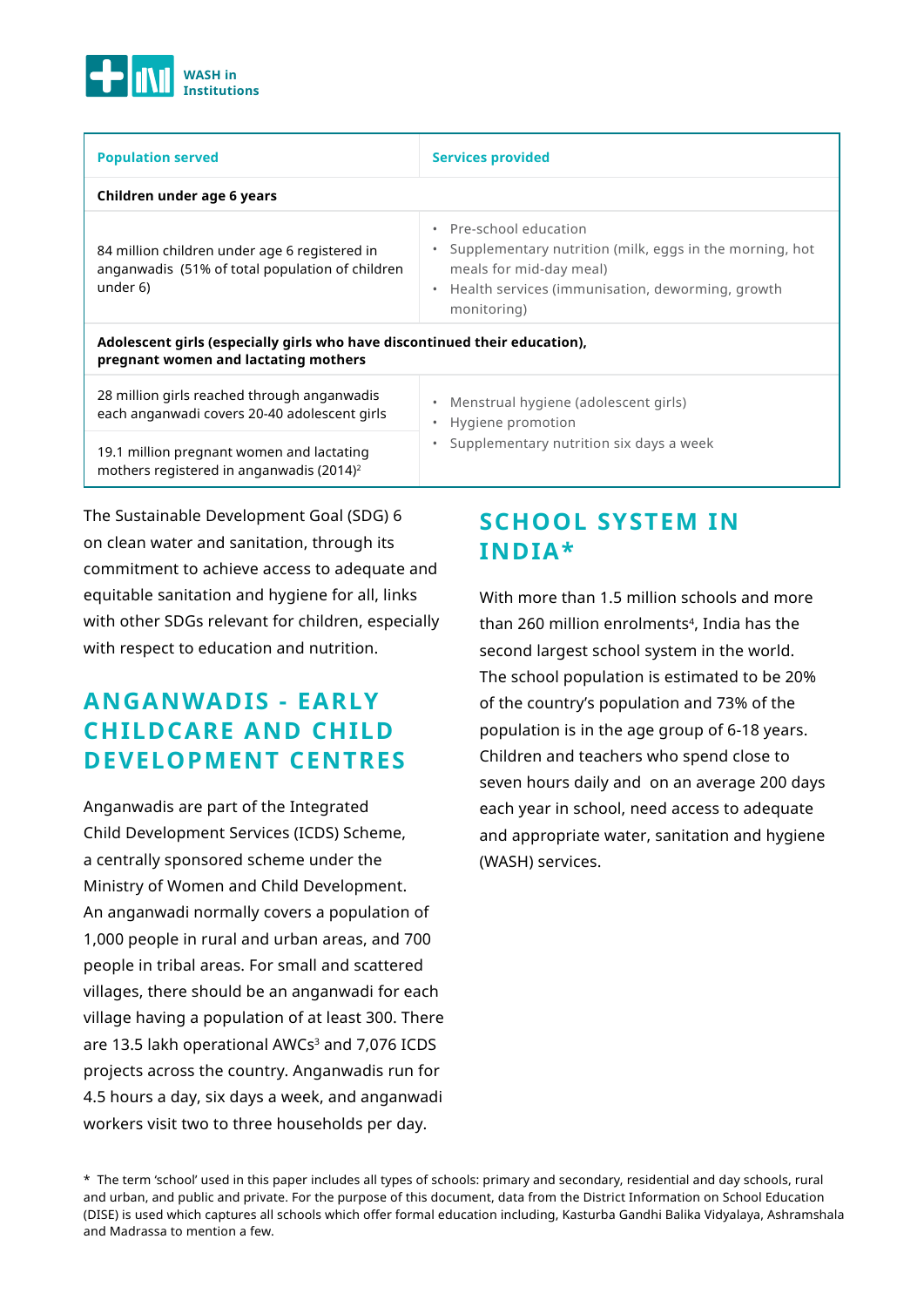| <b>TABLE 1: Schools and Students 2015-16</b> |                |                      |                  |                                   |              |
|----------------------------------------------|----------------|----------------------|------------------|-----------------------------------|--------------|
|                                              | <b>Primary</b> | <b>Upper Primary</b> | <b>Secondary</b> | <b>Higher</b><br><b>Secondary</b> | <b>Total</b> |
| <b>Schools</b>                               | 8,40,546       | 4,29,624             | 1,39,539         | 1,12,637                          | 15,22,346    |
| <b>Enrolment - In Million</b>                |                |                      |                  |                                   |              |
| <b>Boys</b>                                  | 66.87          | 34.72                | 20.548           | 13.005                            | 135.143      |
| Girls                                        | 62.25          | 32.87                | 18.597           | 11.73                             | 125.447      |
| Total                                        | 129.12         | 67.59                | 39.145           | 24.735                            | 260.59       |

Source: DISE (Statistical Year Book India 2017)

#### **WASH STATUS IN ANGANWADIS AND SCHOOLS**

As per the annual report<sup>5</sup> of the Ministry of Women and Child Development (March 2016), 70% of AWCs have drinking water facilities within the premises and 63% AWCs have toilet facilities. As per Government's National Annual Rural Sanitation Survey (NARSS) 20176 (analysis of the raw data), 34% of the Anganwadis do not have toilets. Nearly 30%<sup>7</sup> of the Anganwadis are in rented buildings and 15%<sup>8</sup> of the total Anganwadis are in kuccha buildings, indicating a potential link between building type and access to toilets. The Bal Swachhata Mission launched as part of the Swachh Bharat Mission focussed on clean anganwadis; clean self (personal hygiene promotion), clean food, clean toilets, and participation of mothers and community institutions in the mission's initiatives<sup>9</sup>. The recently launched POSHAN Abhiyan by the

Ministry of Women and Child Development emphasises on hygiene, sanitation and safe drinking water as a key action theme to improve nutritional outcomes (See Box 1)<sup>10</sup>.

#### **BOX 1: Key WASH related behaviours to be addressed under POSHAN Abhiyan:**

- Every child 6–24 months is fed using safe and hygienic practices, including handwashing with soap and water at critical times
- Every household safely disposes of child and animal faeces
- Every member of all households use toilet at all times
- Every member of all households use safe drinking water at all times
- Adolescent girls and women practice menstrual hygiene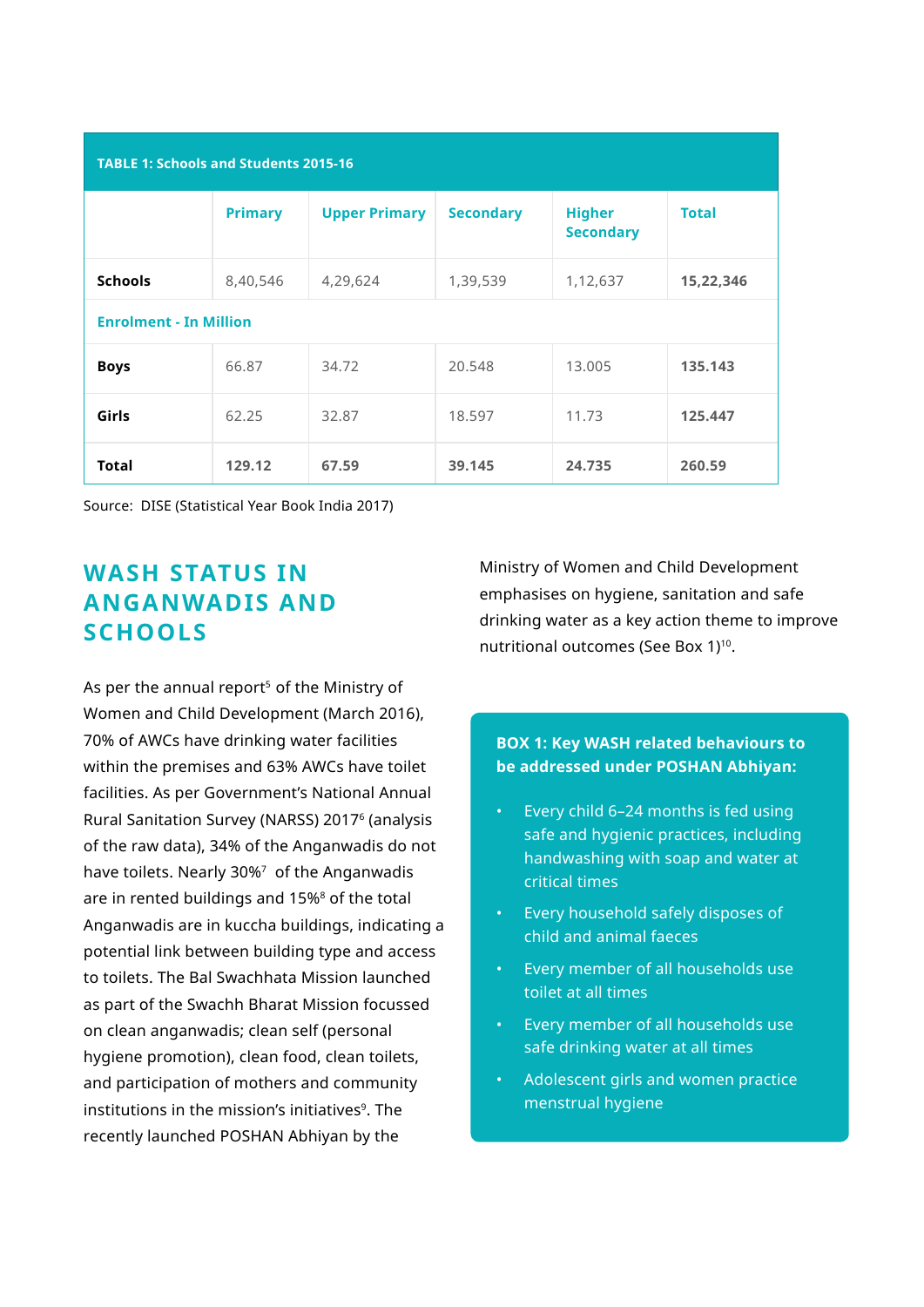



**A painting depicting benefits of toilet use on the wall of the school toilet in Padripani village, Kanker, Chhattisgarh.** 

The Right of Children to Free and Compulsory Education (RTE) Act (2010) $11$  in India emphasises the importance of free and compulsory education for children aged between 6 to 14 in India under Article 21a of the Indian Constitution. Under the RTE Act 2010<sup>12</sup>, all schools must have separate toilets for boys and girls and adequate safe drinking water facilities. Reinforcing this mandate, the Supreme Court in 201113 directed the Union and State governments to provide basic infrastructure, including drinking water and toilets in all schools by the start of the academic year in 201214,15 . Under the Swachh Bharat Swachh

Vidyalaya programme of the Government, there has been increased attention and investment in school sanitation, and in particular on ensuring separate toilets for girls. The DISE report 2016-17 states that 98.8% of schools have separate toilets for boys and girls. Whereas, the Annual Status of Education Report (ASER), 201616 reports that in 2016, 68.7% of schools visited had toilet facilities that were useable as compared to 47.2% in 2010. In 2016, only 3.5% of the schools visited had no toilet facility. The proportion of schools where girls' toilets were available and useable has increased from 32.9% in 2010 to 61.9% in 2016. As per the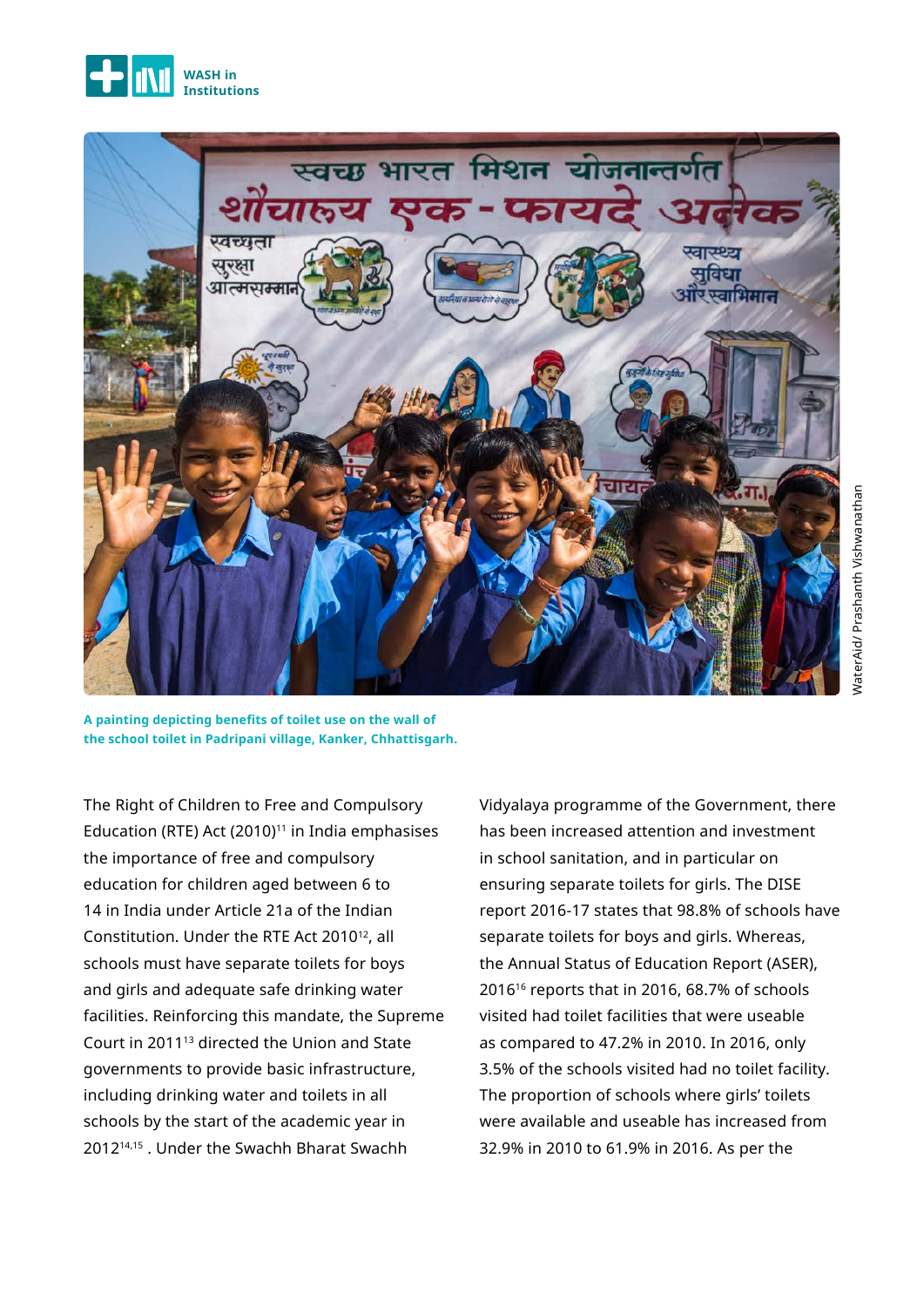Government's National Annual Rural Sanitation Survey (NARSS) 2017, 3% of schools do not have toilets, 13% of co-education schools lack a separate toilet for girls, and 11% of the toilets are dysfunctional. These findings highlight two important considerations: 1) functional toilets are essential so that children can use the facility when needed; and 2) every school should have adequate number of functional toilets so that no child, irrespective of gender, age and ability is compelled to use open spaces or supress the need to urinate or defecate.

#### **IMPORTANCE OF WASH IN ANGANWADI CENTRES AND SCHOOLS**

Anganwadis can play a vital role in inculcating hygiene behaviours, especially latrine use and handwashing with soap (after toilet use and before eating) in very young children, their caregivers (mothers), and adolescent girls. Anganwadi workers can provide information on the importance of hygiene behaviours such as handwashing with soap at critical times and menstrual hygiene, and demonstrate handwashing steps. They are a platform to provide regular support and reinforcement of hygiene messaging because children, mothers and adolescents frequently visit them to receive services (e.g., nutritional supplements, mid-day meals), and participate in select health events (e.g., National Deworming Day, immunisation services). Further, the presence and use of functional WASH services in Anganwadis can motivate and habituate children, adolescents and mothers to practice hygiene behaviours in their homes as well.

Schools are like a second home to children and so play a significant role in shaping their knowledge and development. School going children are at risk from water, sanitation and hygiene related illness such as diarrhoea, and soil transmitted helminth infections. Sick children may remain absent from school, and have lower academic performance. This may lead to some children discontinuing their education. Children who have adequate water, sanitation and hygiene facilities at school and are exposed to using them, are able to integrate improved hygiene behaviours into their daily lives, and can be effective influencers of change in their families and the wider community.

**If 1% of schools lack a toilet, approximately 2.6 million children, half of them girls will be compelled to use open spaces to urinate and defecate**

Despite a favourable policy environment and implementation framework, challenges persist in terms of access to quality, inclusive gender sensitive infrastructure, functionality of WASH systems, and hygiene promotion in schools. For anganwadis, the focus on equipping them with sanitation is more recent, hence we are yet to see a deeper analysis with regard to functionality of WASH infrastructure. Some key challenges related to schools are:

1. Dysfunctional infrastructure: Due to nonexistent or poor operations and maintenance (O&M) systems as indicated from ASER 2016 findings, while 96.5% schools had toilets, only 68.7 schools had toilets that were usable, and 27.8% schools are deprived of toilets due to poor O&M.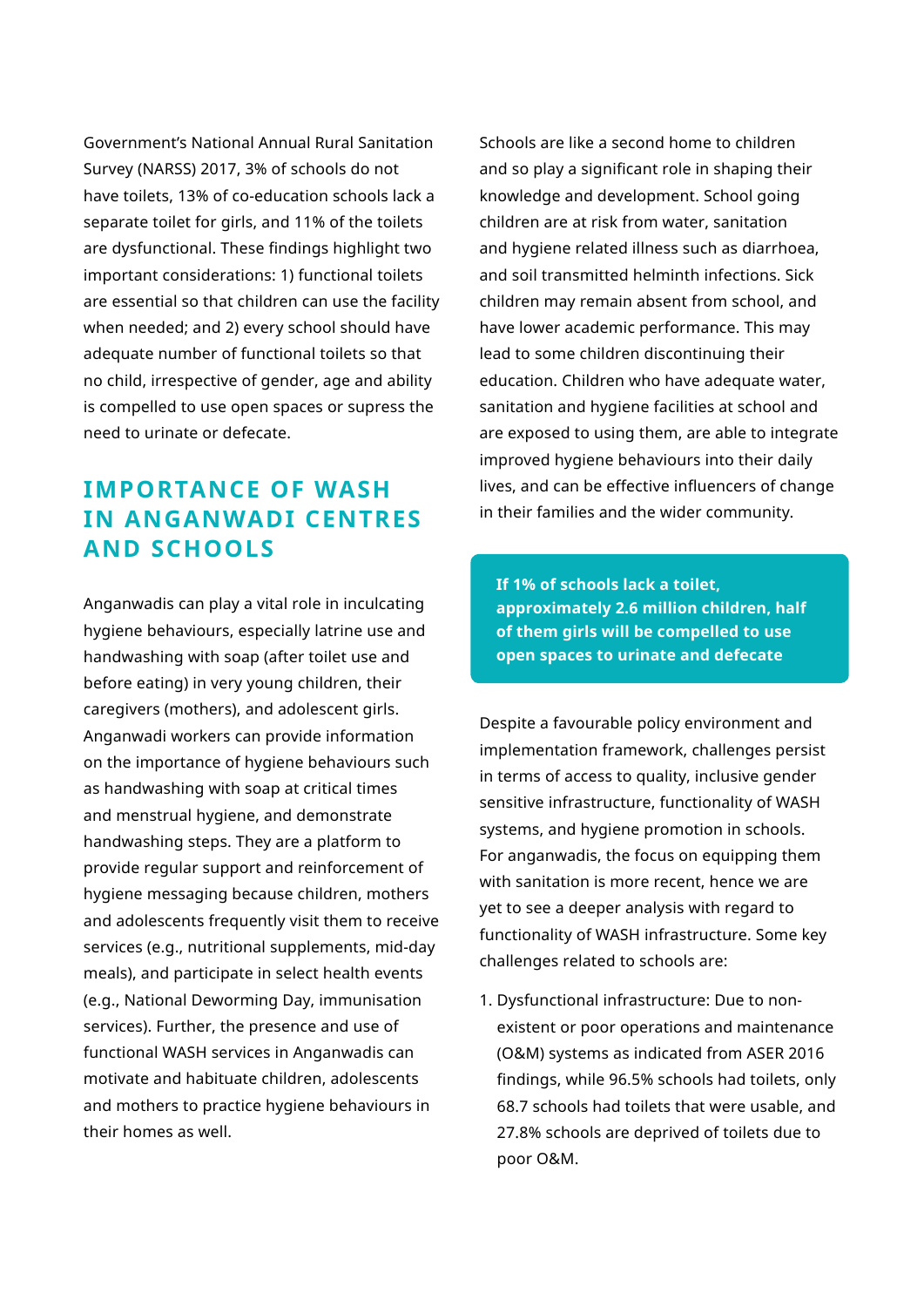

- 2. Inadequacy of facilities: The Swachh Vidyalaya Guidelines set the minimum standards for WASH in schools, in line with SDG goals and indicators. Findings from the WaterAid study<sup>17</sup> on WASH in Schools (2016) indicated that the number of toilet seats for students were below the norm of one toilet for 40 students. Based on school observations, the functional toilet-to-student ratio for boys and girls was 1:76 and 1:66 respectively. Running water was available only in about 37% of toilets, and 57% of schools had common handwashing facilities outside toilets.
- 3. Lack of inclusive and gender sensitive designs: The WASH in Schools study by WaterAid indicated that only three-fourths of schools have separate toilets for male and female students, and one-third have an accessible facility for children with special needs, one-fourth of the assessed schools had a place or a small cabinet to keep sanitary napkins, and 15% had hooks inside the toilet area.
- 4. Hygiene promotion: While the Swachh Vidyalaya Guidelines emphasise hygiene promotion, teachers may not always be trained to impart hygiene education through sessions, and lack the necessary materials to do so.

## **INVESTMENTS IN WASH IN SCHOOLS AND ANGANWADIS CONFERS HEALTH, NUTRITION AND EDUCATIONAL BENEFITS FOR CHILDREN**

- 1. Reduction in child morbidity: Quality WASH in schools reduces transmission of diseases. As per DISE report, more than 40 per cent of diarrhoea cases in school children result from transmission in school rather than at home18.
- 2. Increased school attendance and cognitive development: Diseases associated with inadequate WASH such as diarrhoea and worm infestations lead children to miss school days and can adversely affect their learning and academic performance. WASH in anganwadis and schools is a first step towards ensuring a conducive learning environment for increased attendance and improved learning outcomes.
- 3. Fewer absences and dropouts amongst girls especially: Girls often report difficulties in managing menstruation that leads them to be absent from school. WASH in schools promotes gender sensitive toilets so that girls are encouraged to attend regularly, especially during their menses. Similarly, health programs and menstrual hygiene initiatives in anganwadis promotes adolescent health.
- 4. Inclusive development: Schools and anganwadis often lack inclusive facilities to cater to the needs of children with various types of physical disabilities. Improved WASH in schools and anganwadis seeks to enhance accessible facilities, eliminating one barrier that children with disabilities face in schools.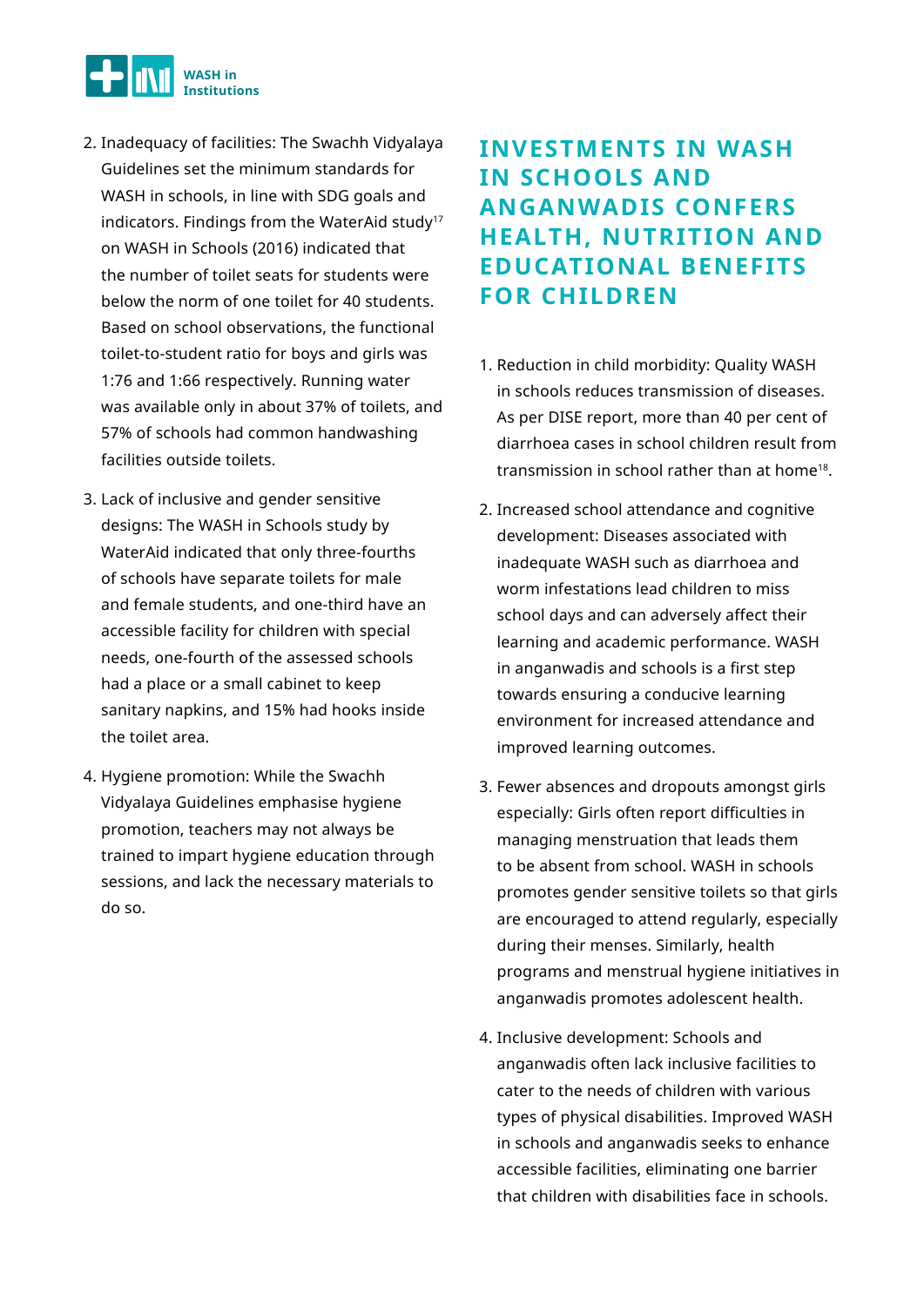

**Chandravati (13) outside the girls toilet at Prathmik Shala in Sheetal Pani Village, Baiga Chak, Dindori, Madhya Pradesh.**

# VaterAid/Ronny Sen WaterAid/ Ronny Sen

#### **PROMISING PRACTICES FOR PROMOTING WASH IN SCHOOLS AND ANGANWADIS**

WaterAid India in partnership with the state Government of Madhya Pradesh on 'Global Handwashing Day' in 2014, facilitated a statewide handwashing campaign. On the day, 12,76,425 students created a new world record by washing their hands simultaneously at programmes held by panchayats and rural development departments at 13,196 different locations across 51 districts in Madhya Pradesh. The short-term, large-scale, collaborative

programme (engaging government, the private sector, media and civil society organisations) ensured reaching out to nearly 90,000 schools in nine months with a lasting impact.

In Andhra Pradesh, WaterAid India has been successful in convincing the state education department to include additional indicators to capture handwashing (availability of soap and water) and menstrual hygiene (education, access to supplies, facilities to clean and dispose). This has been incorporated as part of the annual DISE in 2016-17 and information on the same is available for over 60,000 schools.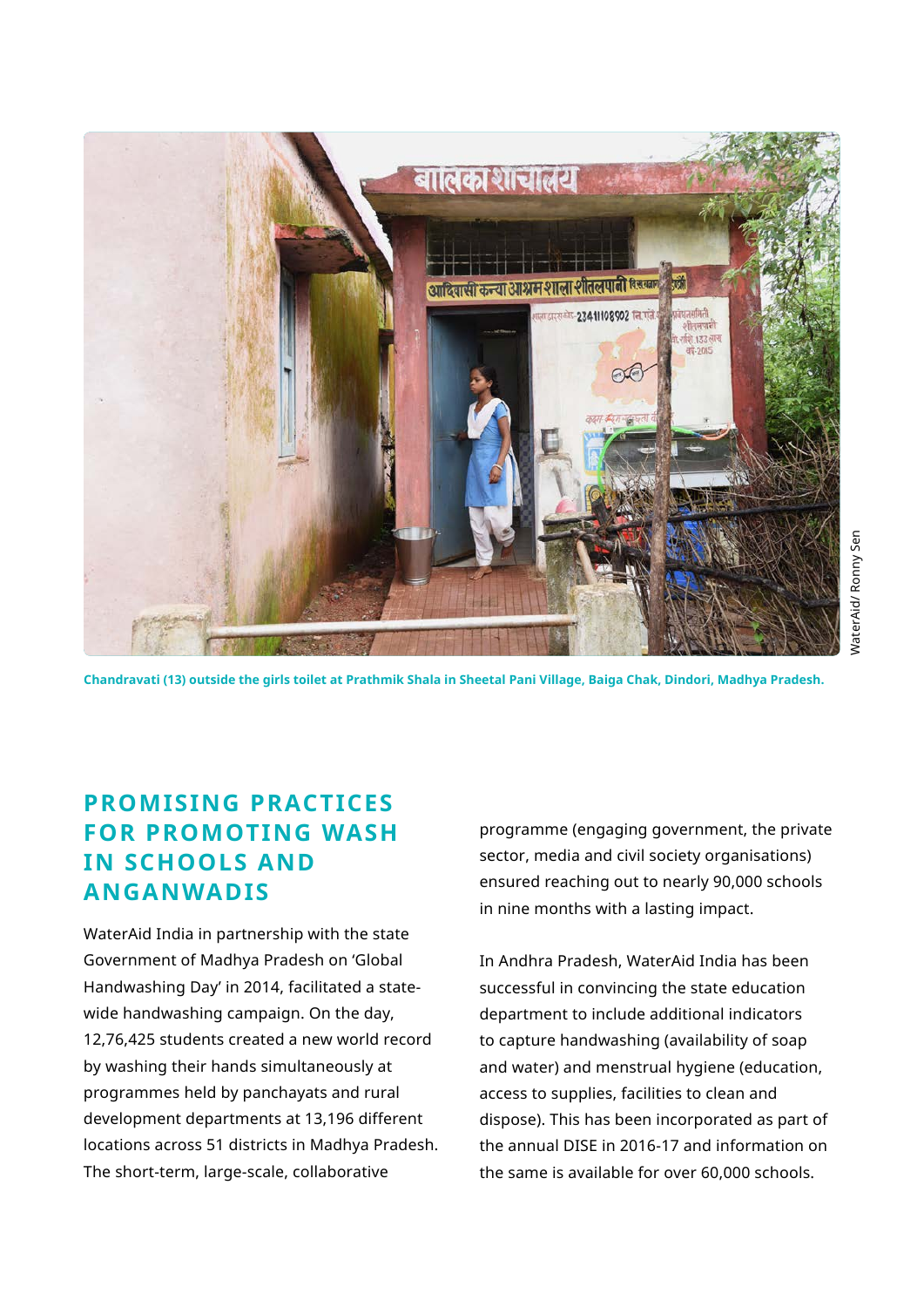

In Maharashtra, WaterAid India is working in partnership with the National Stock Exchange and the Tribal Development Department towards improving WASH in over 170 Ashramshalas, residential schools for tribal children. The experience has helped to track schools progressions against WASH benchmarks for residential schools, including WASH related knowledge, attitudes and practice among children.

In Madhya Pradesh, WaterAid India supported the state's Women and Child Development (WCD) Department to launch and rollout the Udita Project (MHM promotion among adolescent girls) through 90,000 anganwadi centres across the state covering nearly 200,000 girls. This initiative has helped immensely in understanding and addressing various menstrual hygiene education needs at the community level, in scale.

## **STRENGTHENING WASH IN EDUCATIONAL INSTITUTIONS**

While the Swachh Bharat Mission policies have prioritised WASH in anganwadis and schools, achievement of these key priorities require the Ministry of Drinking Water & Sanitation (MDWS) to address some key gaps, through the following steps:

- Be the coordinating agency between MDWS, MHRD and MWCD and their state link departments, for ensuring planning, providing regular guidance and monitoring of ongoing WASH initiatives under these departments.
- Encourage the participation of SBM functionaries in platforms related to implementation of education as well as ICDS related schemes and programs at various levels, from village to national, for integrating WASH issues into the focus of these initiatives.
- Ensure that sufficient budgets and financial provisions are put in place for creation, use and maintenance of WASH facilities within school and anganwadi infrastructures, including for necessary behaviour change measures, human resources and other requirements.
- Co-develop standards for schools and anganwadis with relevant departments and experts. Include indicators on the infrastructure, usage, behavioural issues, operations and maintenance in the regular joint monitoring through DISE and ICDS MIS.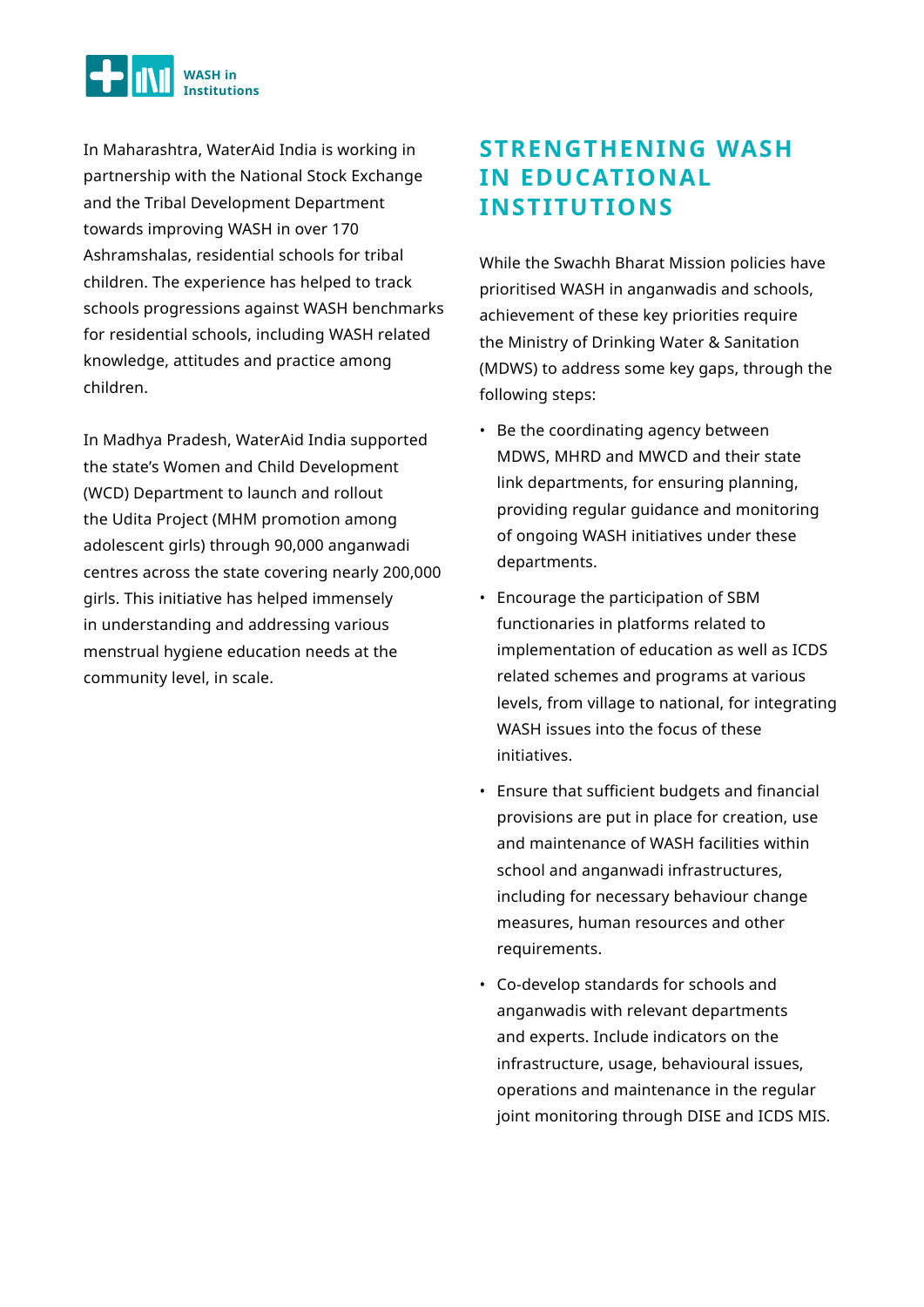Schools and anganwadis must be prioritised for adequate and inclusive water, sanitation and hygiene services to enable children to achieve their potential. The table below highlights key areas for action.

| <b>AREAS FOR ACTION TO STRENGTHEN WASH</b> |                                                                                                                                                                                                                                                                                                                                                                                                                                                                                                                                                                                                                                                                           |  |
|--------------------------------------------|---------------------------------------------------------------------------------------------------------------------------------------------------------------------------------------------------------------------------------------------------------------------------------------------------------------------------------------------------------------------------------------------------------------------------------------------------------------------------------------------------------------------------------------------------------------------------------------------------------------------------------------------------------------------------|--|
| <b>Water</b>                               | • Availability of water throughout the year.<br>• Installation/use of water purification systems or solutions to provide safe drinking<br>water.<br>Water to be stored in safe storage containers (e.g. overhead tank, sump) that are<br>regularly cleaned, properly covered, and located away from sources of contamination<br>like garbage and toilets.<br>• Water quality testing and monitoring to be routinely undertaken in schools and<br>anganwadis.                                                                                                                                                                                                              |  |
| <b>Sanitation</b>                          | Construction of toilets where such facilities are missing and insufficient, ensuring an<br>appropriate toilet to student ratio of 1:40.<br>• For anganwadis, toilets to be made available even in rented premises<br>Building of separate toilet facilities for male and female students where necessary<br>$\bullet$<br>(co-educational schools).<br>Making available toilets functional, with a focus on making toilets accessible (i.e.,<br>toilets should be unlocked), and providing running water and dustbins in toilets.                                                                                                                                          |  |
| <b>Handwashing</b>                         | Establish handwashing facilities outside toilets and near eating spaces.<br>• Ensure that existing handwashing stations have running water and soap to ensure<br>adequate handwashing before eating the mid-day meal and after using the toilet.                                                                                                                                                                                                                                                                                                                                                                                                                          |  |
| <b>Operations and</b><br>maintenance       | • Ensure regular cleaning of schools premises, toilets, and ensure regular and thorough<br>cleaning of sewage lines, waste water lines, and septic tanks and leach pits in<br>accordance with guidelines for the same with a pre-determined schedule.<br>• Clear assignment to School Management Committees and/or student cabinets to<br>oversee operations and maintenance.                                                                                                                                                                                                                                                                                             |  |
| <b>Hygiene promotion</b><br>in schools     | Regularly organise and conduct trainings for teachers on hygiene, sanitation, and<br>$\bullet$<br>menstrual hygiene.<br>• Incorporate menstrual hygiene management in the hygiene curriculum in addition<br>to sanitation, handwashing and safe drinking water. Train teachers to provide this<br>information in a comprehensive and sensitive manner.<br>Support and train teachers to promote group handwashing practices by students.                                                                                                                                                                                                                                  |  |
| <b>Hygiene promotion</b><br>in anganwadis  | Train anganwadi workers to provide information on handwashing with soap at critical<br>times to caregivers (mothers) and adolescent girls, demonstrate handwashing with<br>soap, and encourage children, caregivers, and children to wash hands with soap after<br>using the toilet and before eating.<br>For caregivers, additional messages related to safe disposal of child faeces at home,<br>$\bullet$<br>food hygiene (especially for weaning foods and food prepared for children under 2<br>years), safe storage and handling of water to be given.<br>For adolescent girls, sessions on menstrual hygiene management to be conducted<br>$\bullet$<br>regularly. |  |
| <b>Menstrual hygiene</b>                   | Establish menstrual hygiene management facilities in girls' toilets in schools and<br>$\bullet$<br>anganwadis, including: 1) soap and a place to wash; 2) hooks, niche, shelves to store<br>menstrual absorbents; 3) appropriate and acceptable disposable mechanisms.<br>Ensure that schools and anganwadis have sufficient stock of menstrual absorbents for<br>$\bullet$<br>students.                                                                                                                                                                                                                                                                                  |  |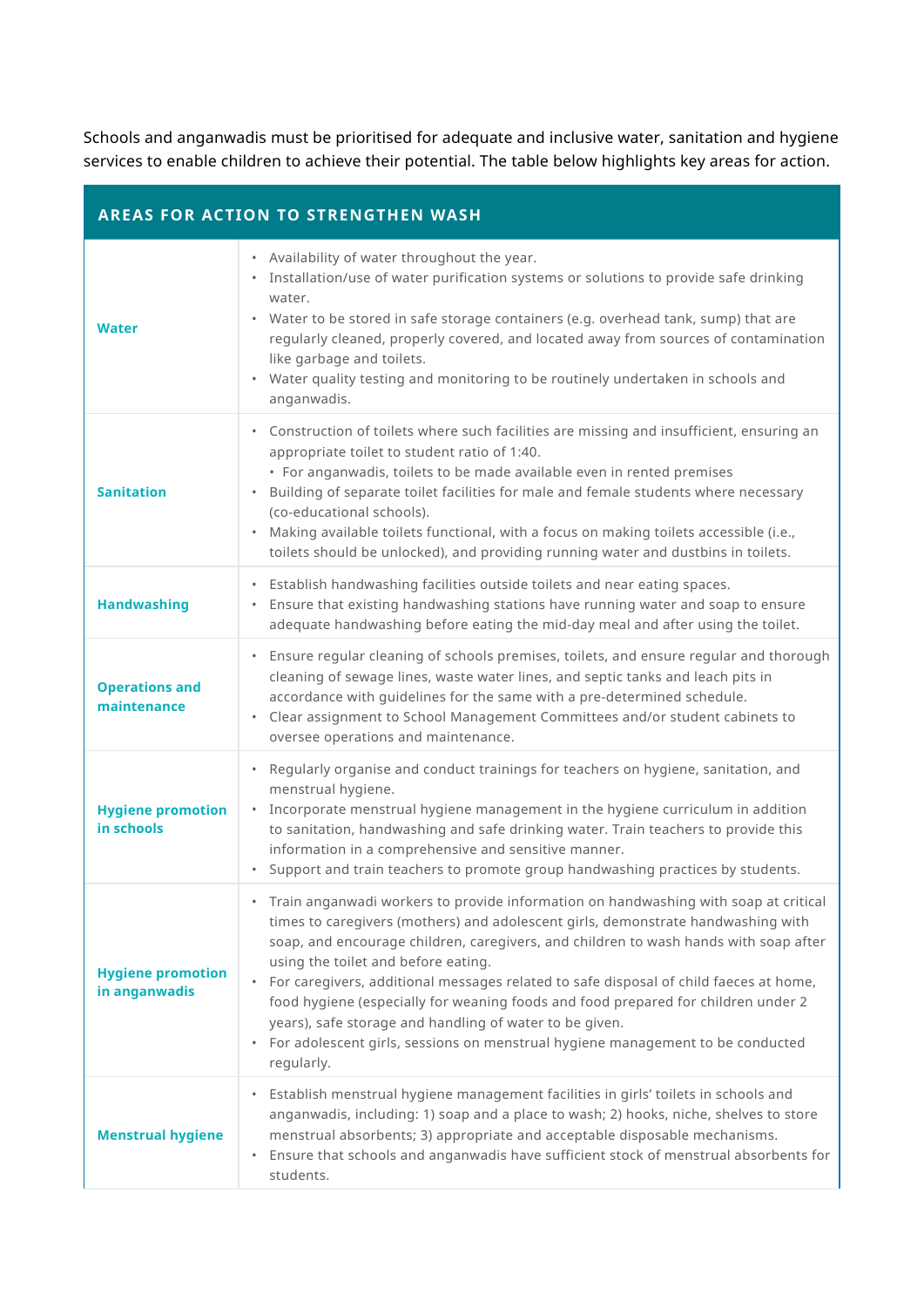

#### **AREAS FOR ACTION TO STRENGTHEN WASH**

| <b>WASH standards</b>                 | Establish standards for water, sanitation and hygiene for anganwadis.<br>Review and adapt standards for water, sanitation and hygiene for schools to<br>$\bullet$<br>be applicable to those educational institutions that are currently not under the<br>purview of Swachh Vidyalaya (e.g., Ashramshalas, madrassas, and private schools).                                                                         |
|---------------------------------------|--------------------------------------------------------------------------------------------------------------------------------------------------------------------------------------------------------------------------------------------------------------------------------------------------------------------------------------------------------------------------------------------------------------------|
| <b>Monitoring</b>                     | Strengthen large scale monitoring platforms (e.g. DISE for schools, Common<br>Application Software for anganwadis) with essential indicators on water, sanitation,<br>and hygiene infrastructure and hygiene promotion.<br>Capacitate teachers, student cabinet, school management committees, and<br>anganwadi workers to use regular monitor of WASH facilities to ensure adherence<br>to established standards. |
| <b>Financing</b>                      | Financial allocations for WASH in schools and anganwadis to include attention to<br>water, sanitation and hygiene infrastructure (in accordance with set standards),<br>water quality testing, hygiene promotion, operations and maintenance of WASH<br>facilities, training of teachers and anganwadi workers.                                                                                                    |
| <b>Capacity building/</b><br>training | Train teachers and anganwadi workers to deliver hygiene messages to students,<br>children under 6 years, adolescent girls, and caregivers.<br>Train teachers and anganwadi workers to monitor WASH facilities, and take<br>appropriate action to address gaps.                                                                                                                                                     |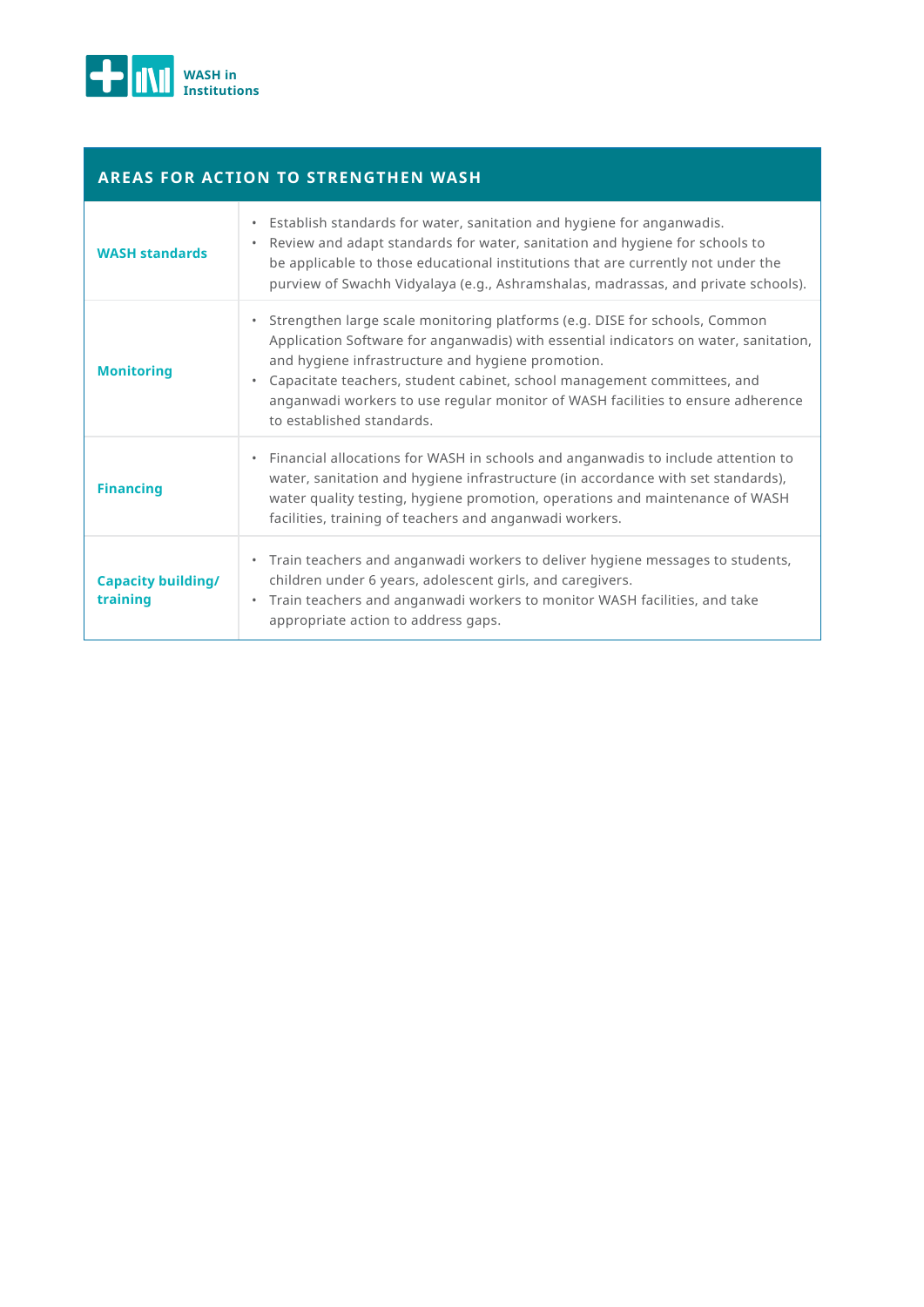#### **REFERENCES**

1 Census UNICEF and World Health Organization. (2016) Core questions and indicators for monitoring WASH in Schools in the Sustainable Development Goals. World Health Organization, Geneva. Retrieved from: https://washdata.org/monitoring/schools

2 Press Information Bureau, Government of India (February 2014) Beneficiaries from Anganwadi Centres. Retrieved from: http://pib.nic.in/newsite/ PrintRelease.aspx?relid=103220

3 ibid

4 District Information System for Education (2016-17). State Report Cards.

5 Press Information Bureau, Government of India (July 2017). Construction of Anganwadi Centres. Retrieved from: http://pib.nic.in/newsite/PrintRelease. aspx?relid=168789

6 Kantar Public and IPE Global (2018). National Annual Rural Sanitation Survey (NARSS) 2017-18. Retrieved from: https://mdws.gov.in/sites/default/ files/NARSS\_2017\_18.pdf

7 Press Information Bureau, Government of India (December 2017). New anganwadi buildings being constructed under convergence with MGNREGS. Retrieved from: http://pib.gov.in/ PressReleaseIframePage.aspx?PRID=1514656

8 Press Information Bureau, Government of India (July 2017). Construction of Anganwadi Centres. Retrieved from: http://pib.nic.in/newsite/PrintRelease. aspx?relid=168789

9 Government of India, Ministry of Women and Child Development (October 2014). Bal Swachhta Mission. retrieved from: http://wcd.nic.in/sites/default/files/ balswachhtadtd20102014.pdf

<sup>10</sup> Government of India, Ministry of Women and Child Development (2018). Jan Andolan Guidelines, POSHAN Abhiyan. Retrieved from: https://www.icdswcd.nic.in/nnm/NNM-Web-Contents/LEFT-MENU/ Guidelines/JanAndolanGuidelines-English.pdf

<sup>11</sup> Right of Children to free and compulsory education Act, 2010. Ministry of Human Resources Development (Department of School Education and Literacy), 8th April 2010.

<sup>12</sup> Government of India (2010). Right to Education 2010 Rules, pp. 39. Retrieved from: http://mhrd.gov. in/sites/upload\_files/mhrd/files/RTI1.pdf

<sup>13</sup> Supreme Court order on October 18, 2011, bench of Justices Dalveer Bhandari and Dipak Mishra. Retrieved from: http://www.indiasanitationportal.org/ sites/default/files/Court%20Order%20\_18\_10\_2011. docx

<sup>14</sup> Times of India (March 2012) Supreme Court asks states to provide toilets in schools by Mar 31. Retrieved from: http://timesofindia.indiatimes.com/ india/supreme-court-asks-states-to-provide-toilets-inschools-by-mar-31/articleshow/11483231.cms

<sup>15</sup> The Hindu (October 2012) All schools must have toilets within six months. Available at: http://www. thehindu.com/todays-paper/tp-in-school/all-schoolsmust-have-toilets-within-6-months-supreme-court/ article3962965.ece

<sup>16</sup> Annual Status of Education Report (2016). ASET (2016) Rural Findings. Retrieved from: http://img. asercentre.org/docs/Publications/ASER%20Reports/ ASER%202016/Report%20sections/aser2016 nationalfindings.pdf

<sup>17</sup> WaterAid (2016). An assessment of School WASH infrastructure and hygiene behaviours in nine states. Retrieved from: http://wateraidindia.in/wp-content/ uploads/2016/10/School-Wash-Report-WEB.pdf

<sup>18</sup> Sarva Shiksha Abhiyan and UNICEF. An overview of status of drinking water and sanitation in schools in India. Retrieved from: http://www.dise.in/ Downloads/best%20practices/An%20overview%20 of%20status%20of%20drinking%20water%20and%20 sanitation%20in%20schools%20in%20India.pdf